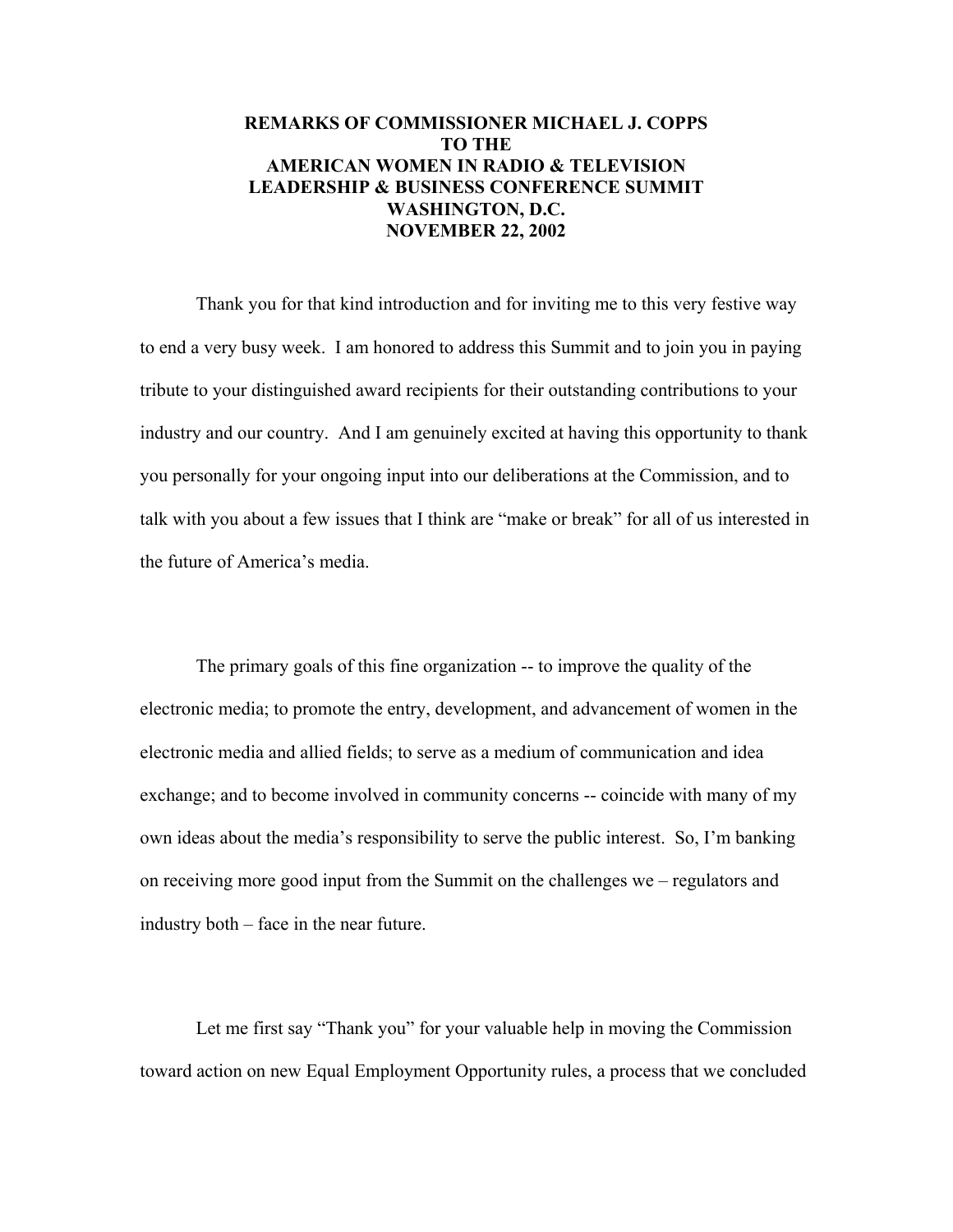just a couple of weeks ago. I know I don't need to give my EEO speech here because *you* helped educate *me* on the realities of continuing discrimination toward women and minorities in our media industries. The rules the Commission adopted were not those that you or I might have written if either of us had authorship rights, and surely no one would describe them as trail-blazing landmarks on the long, steep road toward equal opportunity. They were the result of considerable discussion and negotiation, and all this give-and-take was conducted against the background of a daunting, and I thought altogether timid, court decision kicking our former EEO rules back to the Commission. Be that as it may, we now have new rules that will not only withstand court scrutiny - although predictions about what some courts will do are always hazardous -- but rules that can -- if we really work at them -- move us toward some credible equal opportunity initiatives. I look upon these rules as initial steps, with the abiding hope that one day, some day, in the course of America's upward progress, we will be afforded the opportunity to be proactive again on civil rights, equal opportunity, and writing an end forever to discrimination in these industries and all across our country.

Meanwhile, you and I have the challenge to make the rules we have work as effectively as possible. I cannot over-emphasize the important role that must still be fulfilled by all the individuals and organizations like yours who assisted us in crafting these rules. Let me give you just one example. There was apprehension in the Commission that, under the limitations prescribed by the court, we could not require broadcasters to send job announcements to minority recruiters. That would be somehow too aggressive and intrusive. Instead recruiters will have to ask for these notices. That's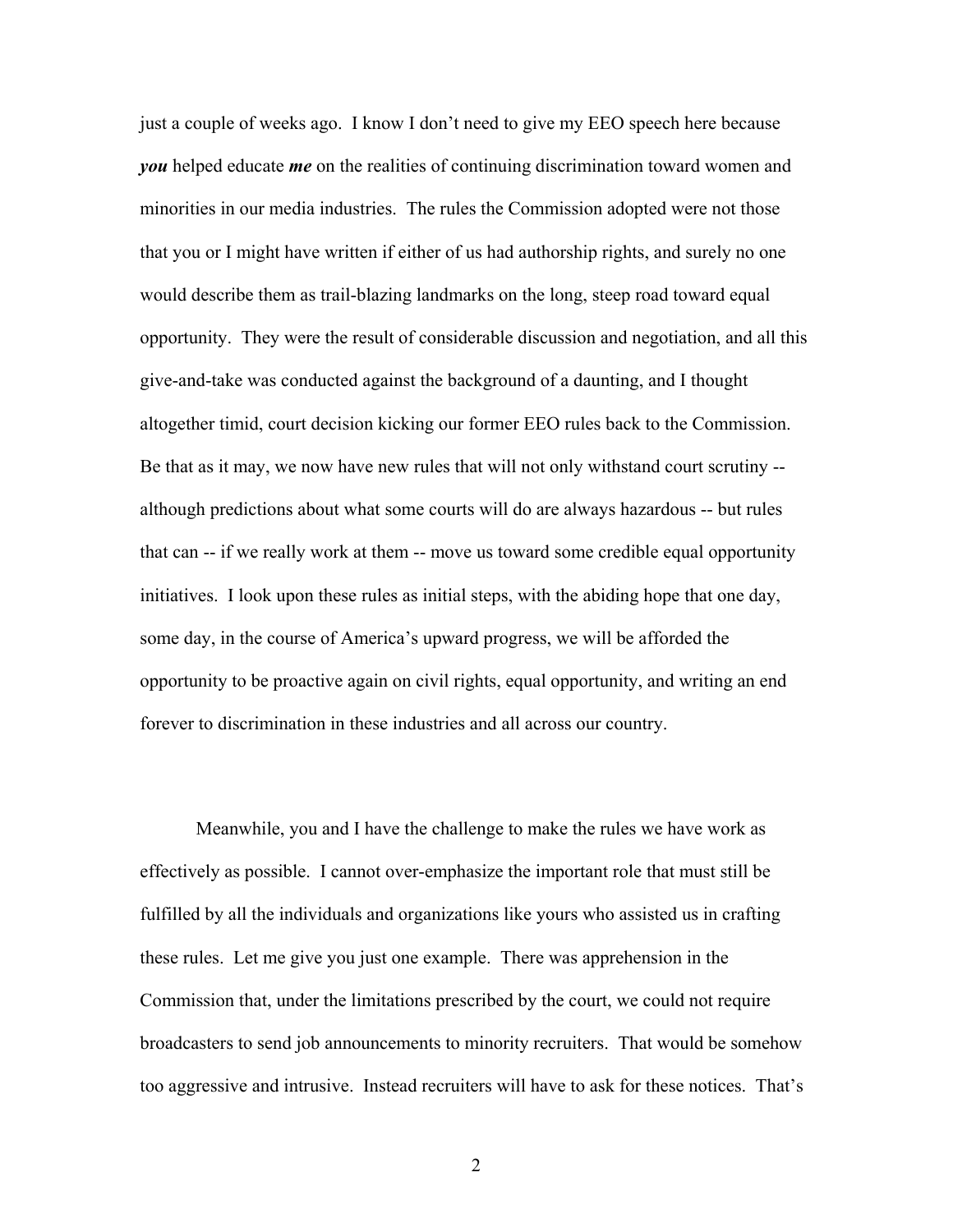cumbersome, to be sure, but I believe you can work around it. I don't see anything constraining any individual or organization like AWRT from reaching out and contacting and urging specific recruitment agencies to ask for such notices from broadcasters. And we do say in the new rules that recruiters only have to ask once and then they are on the distribution list to stay and they will receive all subsequent job notices. So hopefully these agencies will be contacted now by organizations like yours, brought into the action, so we can begin opening up industry jobs to people who haven't had a shot at them lo! these many years. This may not be the easiest or most ideal way to get the job done, but it might just be workable and effective until such time as we can do better. So I hope at this Summit you are of a mind to follow through on the important first phases of implementing these new rules and making them work for yourselves and for so many young people out there who look hopefully toward jobs and careers in broadcasting.

 What a year we have ahead of us at the Commission! All kinds of decisions in telecommunications involving competition between carriers, the future of universal service, how broadband will be classified, and how -- or even *if* -- its transmission will be regulated. Our critically important homeland security obligation to protect the nation's communications infrastructure and ensure its viability in the face of future terrorist attack must be a top Commission priority. There are all the questions and issues surrounding new spectrum technologies and how they will change our system of spectrum allocation. Important international conferences testing our ability to create a seamless architecture for global communications systems, like the World Radio Conference, are on next year's calendar. The list goes on.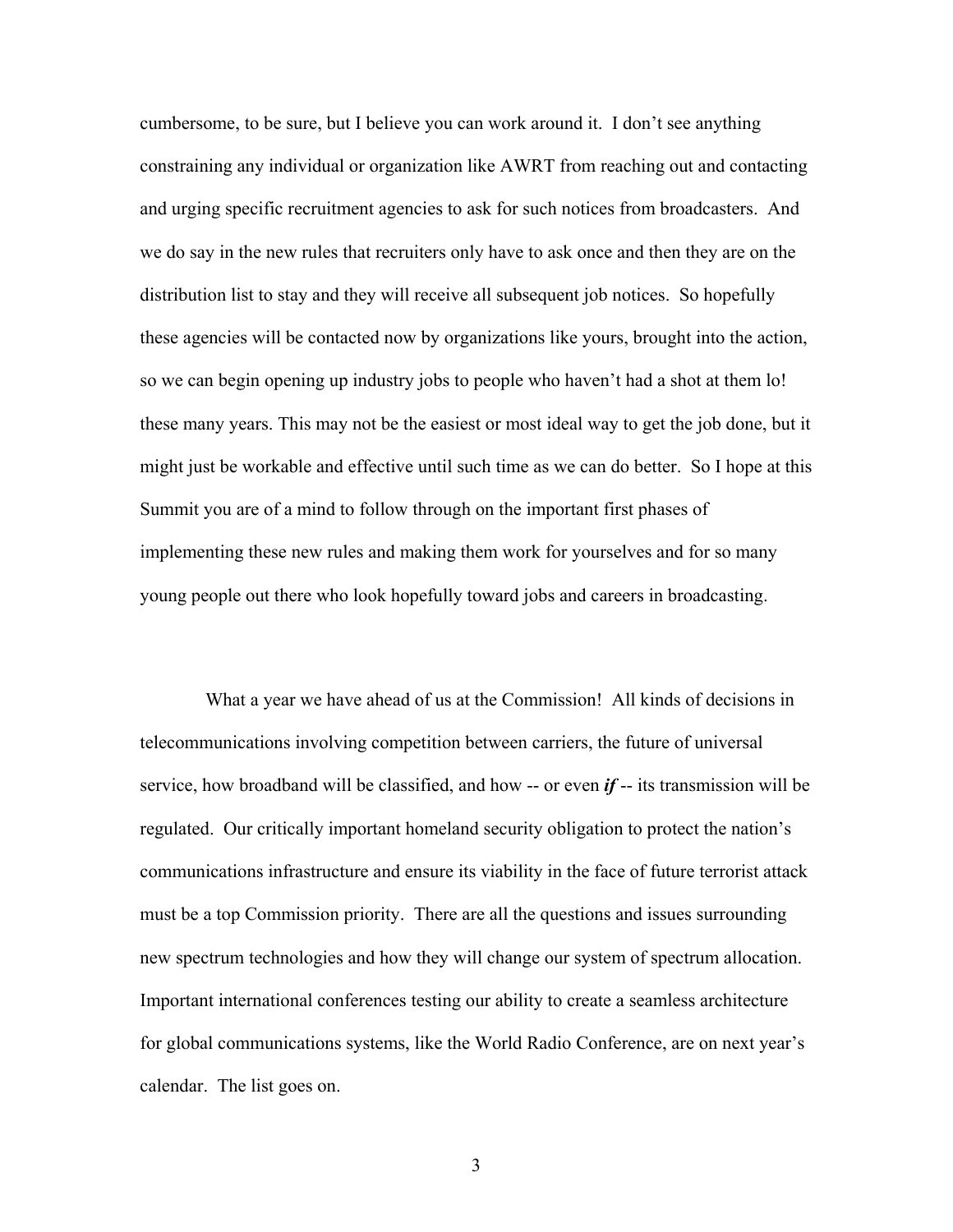This afternoon, I want to focus on an issue that is, for me, at the top of the pile when it comes to its potential impact on industry, consumers and the country. It is the issue of media industry consolidation. Earlier this year, Chairman Powell initiated a farreaching review of whether to eliminate our media concentration rules. This was done in the context of the Congressionally-mandated biennial review of FCC ownership rules, and also as a result of yet more of those occasionally curious court decisions mandating further review of the rules. But a lot more is at stake here than just satisfying a requirement for periodic review of an industry or even satisfying the demands of a particular court. At stake in this proceeding is how the media industry is going to look in the next generation and beyond. At stake are core values of localism, diversity, competition, and maintaining the multiplicity of voices and choices that undergird our open marketplace of ideas. At stake are the media independence and openness that sustain American democracy by giving everyone the opportunity to be heard and to debate the issues. And at stake is the ability of Americans to enjoy the best, most creative and most diverse entertainment.

 I'm frankly concerned about consolidation in the media, and particularly concerned that we are on the verge of dramatically altering our nation's media landscape without the kind of national dialogue, debate and careful analysis that these issues so clearly merit.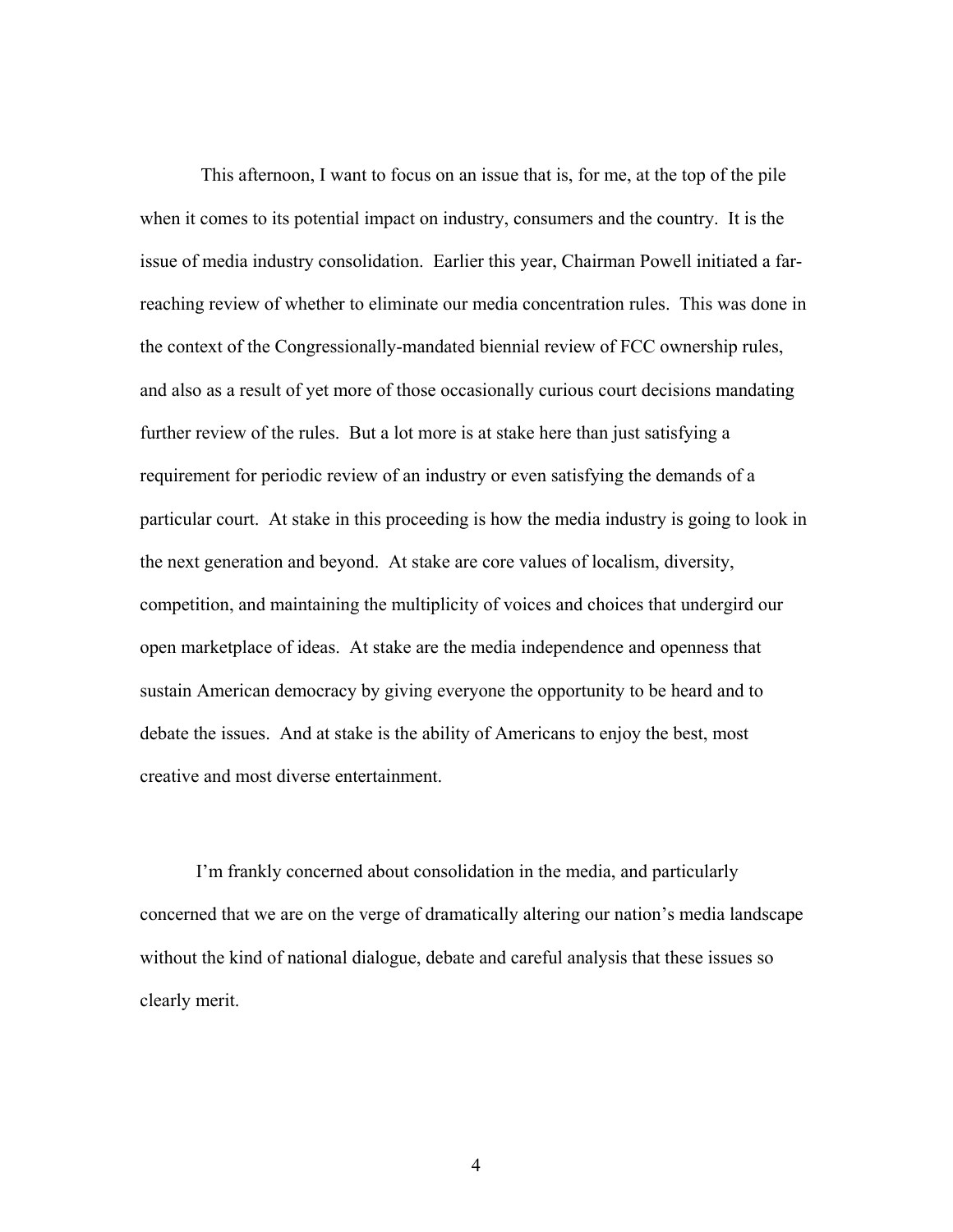Why am I concerned? One reason is that our recent experiment with eliminating radio consolidation rules has arguably posed real problems. The 1990's brought new rules permitting increased consolidation in the radio industry, on the premise that radio broadcasters needed more flexibility in order to compete effectively. Undoubtedly efficiencies were created that allowed broadcast media companies to operate more profitably and on a scale unimaginable a few years ago. They may even have kept some stations is business, allowing them to remain on the air when they might otherwise have gone dark and denied service to a community. But the consolidation went far beyond what anyone expected at the time. Many stations are now part of conglomerates owning dozens, even hundreds and in one case more than one thousand, stations all across the country. More and more of their programming originates outside the station's studio, often hundreds or more miles removed from listeners and their communities. Today there are 30% fewer radio station owners than there were before the Commission abandoned the radio ownership limits in 1996.

This industry concentration raises profoundly serious questions. How far should such combinations be allowed to go? What is their impact on localism, diversity, and the availability of choices to consumers? Do they really serve the interests of the citizenry? Media watchers like the Media Access Project, Consumers Union, and Professor Robert McChesney of The University of Illinois argue that this concentration has led to far less coverage of news and public interest programming; that it has led to the homogenization of music that gets air play; and that radio serves now more to advertise the products of vertically-integrated conglomerates than to entertain Americans with the best and most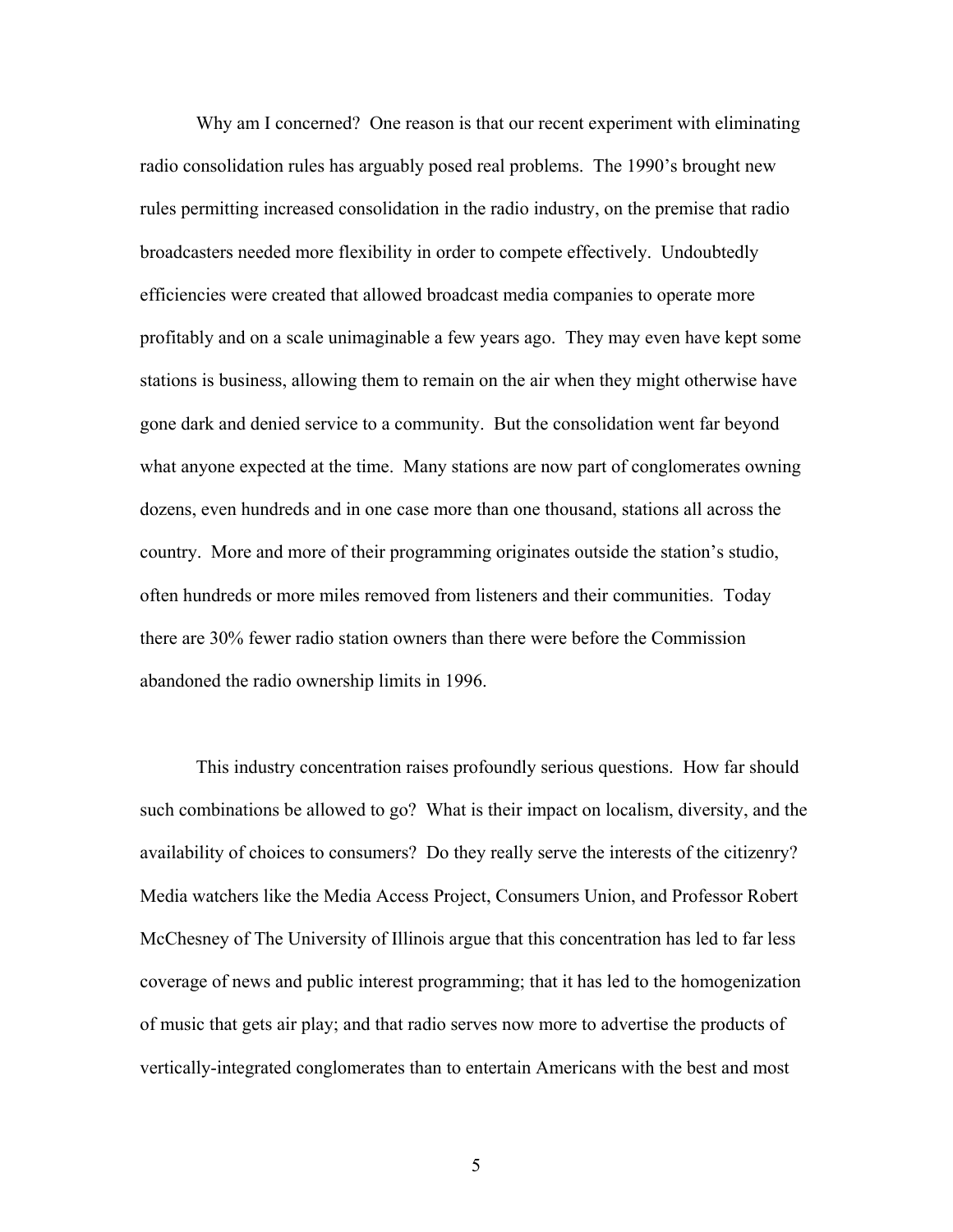original programming. Radio listeners are already beginning to suspect there is a connection, because a recent survey by the Future of Music Coalition found that eight of every ten people supported action to prevent further consolidation.

Now the Commission will decide whether to visit upon the rest of broadcast media that which we have already visited upon radio and much, much more. Shall we eliminate, or substantially change, the rules that remain for the rest of the media world? These rules, among other things, limit a single corporation from dominating local TV markets; from merging a community's TV stations, radio stations, and newspapers into one voice; from merging two of the major TV networks; and from controlling more than 35% of all TV households in the nation. And we're going to do it quickly, oh so quickly.

How quickly? Well, Chairman Powell tells us that he will call the vote next spring. So we are charging ahead toward possible elimination of the rules. But we are doing so, I am totally convinced, without anything approaching an adequate body of evidence or the kind of analysis needed to support changing the rules. Simply put, we don't know the consequences of such action. Go back to that bottom line: localism, independence, competition, diversity, voices and choices. Nor do we seem very eager to go out and get the information we need. The Commission has refused to hold public hearings on the subject so that consumers throughout the country can help us understand the current realities of the media landscape and what results our actions may bring. Our own Media Bureau characterizes such hearings as "foot-stomping" exercises. Right now, most consumers don't even know that these momentous decisions are about to be made.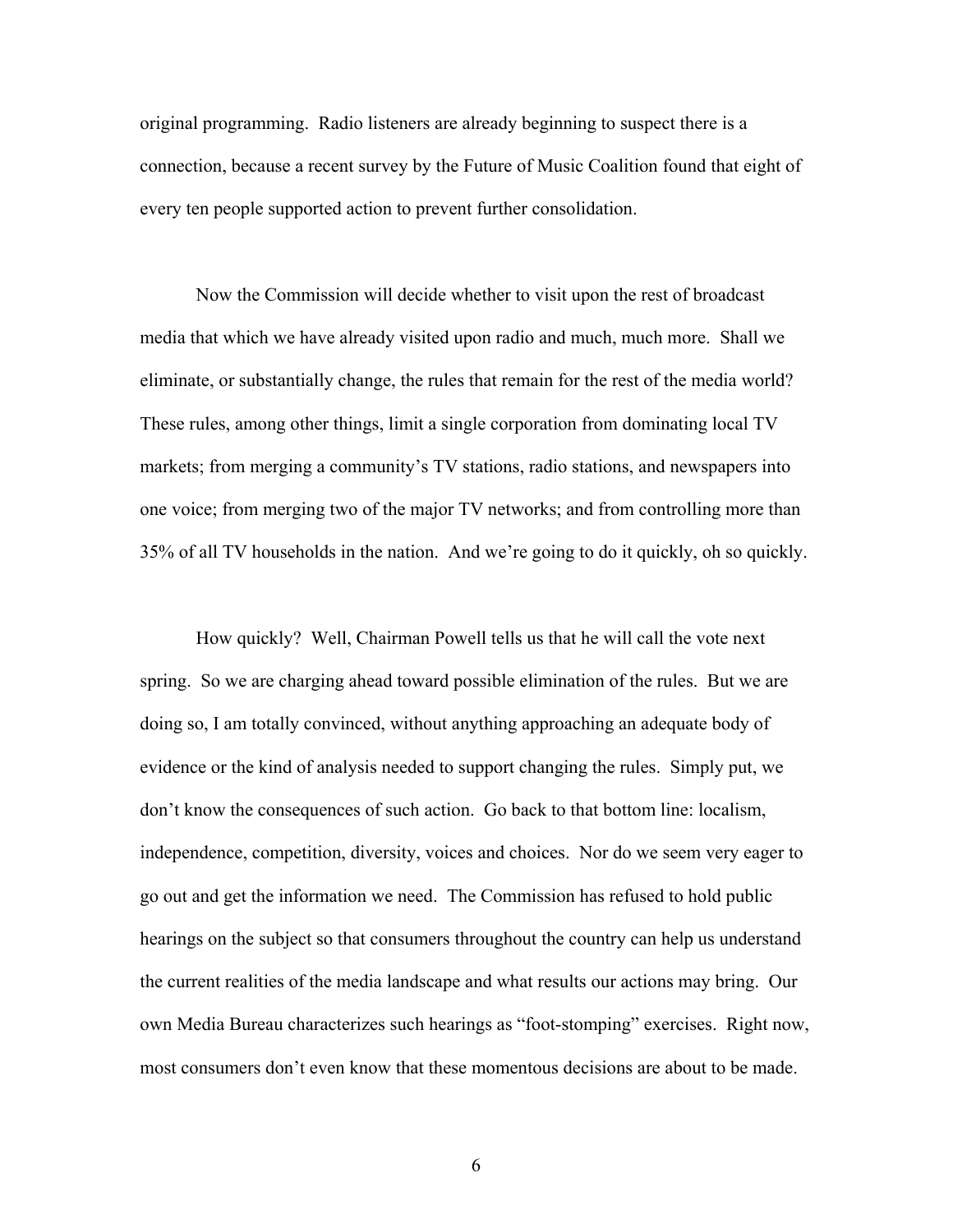That's not right. It is the FCC's responsibility – it is our public interest *duty* -- to reach out and tell them and then to solicit and listen to their input. Let me be clear -- our failure to do this disserves the public interest. I have announced that I will hold such hearings on my own and I hope some, preferably all, of my colleagues will join me. But hearings we will have, because we really need to get this decision right.

In figuring out where we should be heading, it always helps to first understand where we are. What has consolidation meant in specific markets? Are there more or fewer real choices, is there more or less real diversity, now than six or 10 or 15 years ago? Has localism endured and prospered? Is the public interest being served? Answering such questions requires more than just personal impressions or ideologies about government regulation or deregulation. It demands detailed information on current realities in specific media markets. It demands independent, open-minded, and farranging economic and market structure surveys. It demands focused study of consumer consumption habits. And, as I have argued, in addition to the econometrics and models, we need the judgment and perception of Americans who live with this every day. I, for one, will be very reluctant to cast a vote in a matter of such importance as this, absent the detailed data and studied analysis that we need in order to make an informed decision and then to make certain our decision can withstand court scrutiny and, more importantly, the scrutiny of the American people.

The Commission has not even come close. The Chairman's Media Ownership Task Force released a number of studies that help to frame the debate, but they don't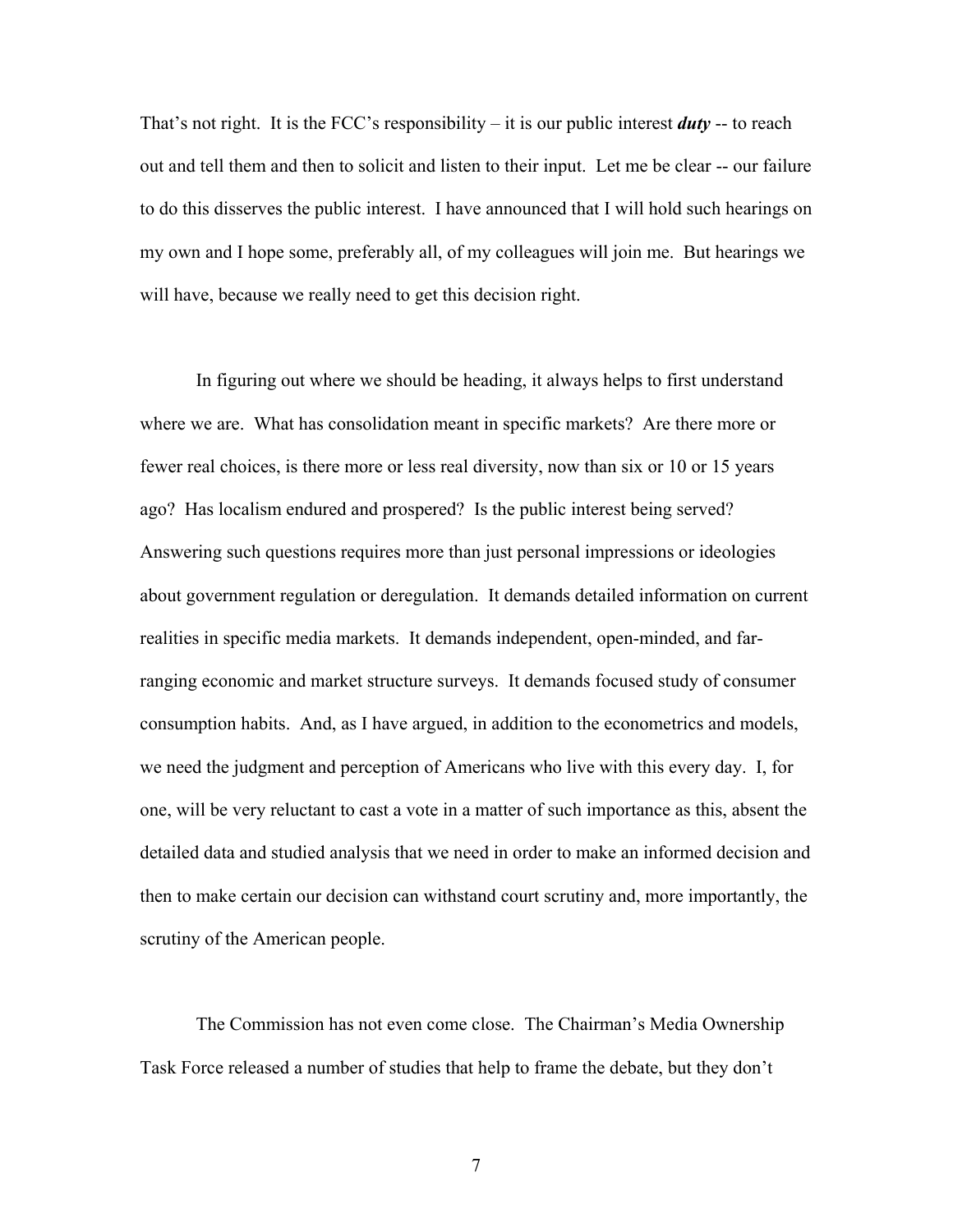broach all the issues they should; they were done, to be frank, pretty much on the cheap for a matter of such profound importance; and several outside groups believe the studies are flawed. All I will say is they are not enough. They don't provide all the answers; they don't even ask all the questions.

Incredibly, the Commission gave outside parties and researchers only 60 days to comment on its studies, conduct their own inquiries and draft comments on the many ramifications of media ownership. We pressed for more time, 30 extra days were reluctantly tacked on, but in my mind this did not constitute a suitable response. To make matters worse, the Commission held on to the underlying data for these studies for a number of weeks, making outside analysis impossible, even while the clock ticked away. Put it all together and we are still miles away from the kind of process a regulatory agency needs to have in place to do justice to a problem of this magnitude.

I am determined we will have a national dialogue on this issue. A balanced, everyone-invited conversation and debate on the future of America's media. At the Commission. In Congress. All across America.I want every stakeholder to be heard. And, in truth, *every* American is a stakeholder when the future of the media is at stake and our democracy is affected.

There's another player needed here if we are going to spark this national dialogue. It is… the media. It is also the *media's* responsibility to help bring this story to the public. This hasn't happened yet, either. Indeed, some very important media enterprises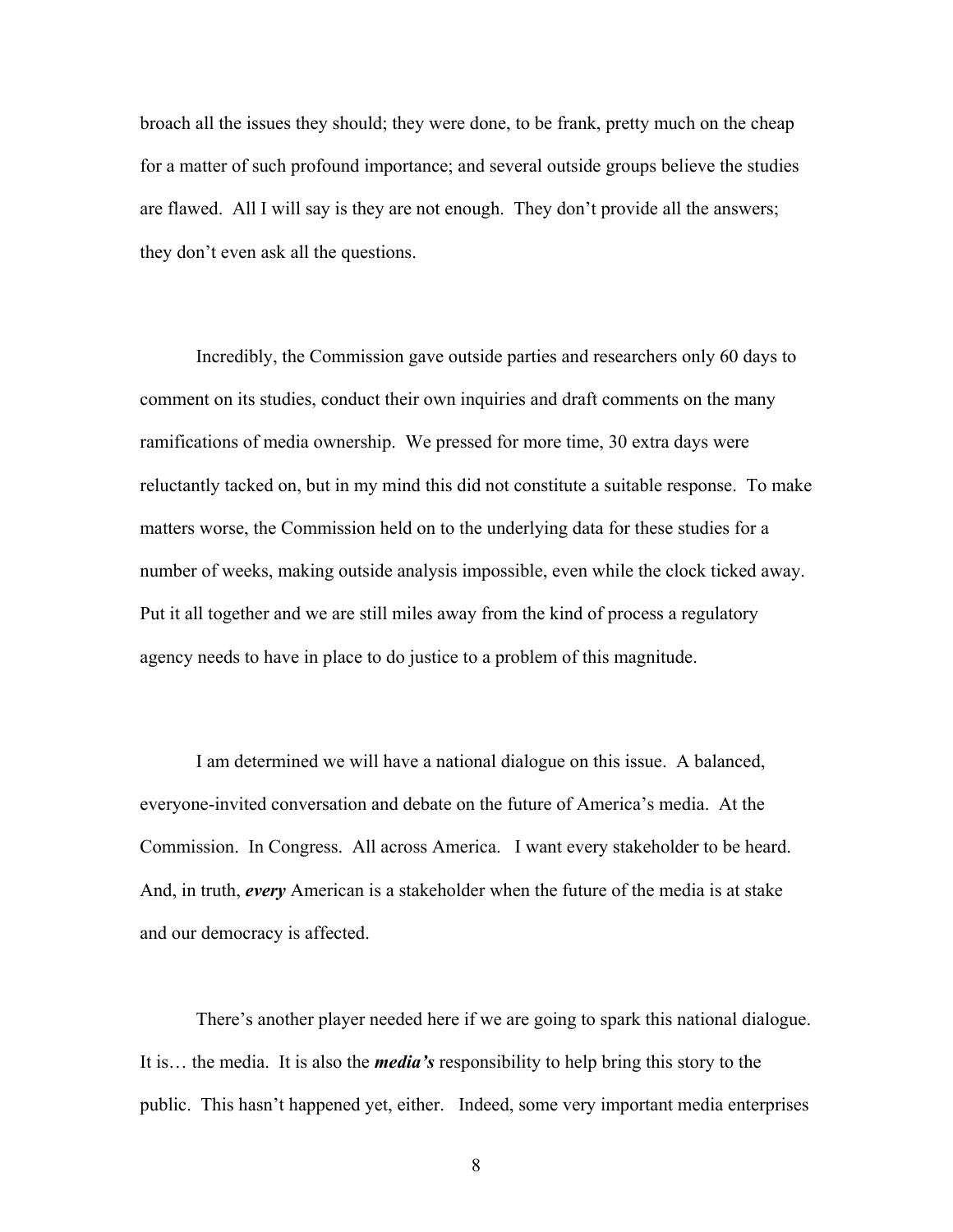have financial interests riding on the outcome of the ownership proceedings. The very institutions we rely on as a forum for this debate are some of the very institutions most affected by its outcome. You industry leaders in this audience can be players, through your programming and on your channels, in energizing the dialogue. I don't think this is just something that would be nice for the media to do. No, this is something the media has a direct and profound obligation to do. And they ignore their public interest responsibilities to the extent that they refuse to do so. The media have often come in and assured me that their news gathering operations are independent of their corporate interests. Here is an excellent opportunity to test that proposition. I hope they will.

I keep coming back to what is at stake. Suppose for a moment that the Commission votes to remove or significantly modify the concentration limits. And suppose -- just suppose -- it turns out to be a mistake. How would we ever put the genie back in the bottle? The answer is that we could not. That's why we need – so urgently *need* – a national dialogue on the issue.

In our broader analysis of these issues, let us keep in mind that the effects of media consolidation are not just economic. I have already mentioned localism, diversity, safeguarding the integrity of America's marketplace of ideas. I mentioned equal opportunity at the outset of my remarks. I know that AWRT has worked to promote ownership opportunities for women in communications, even as it supports effective and efficient equal employment opportunity rules for the industry as well. I think we need to look very closely at this ownership challenge in the context of growing consolidation. A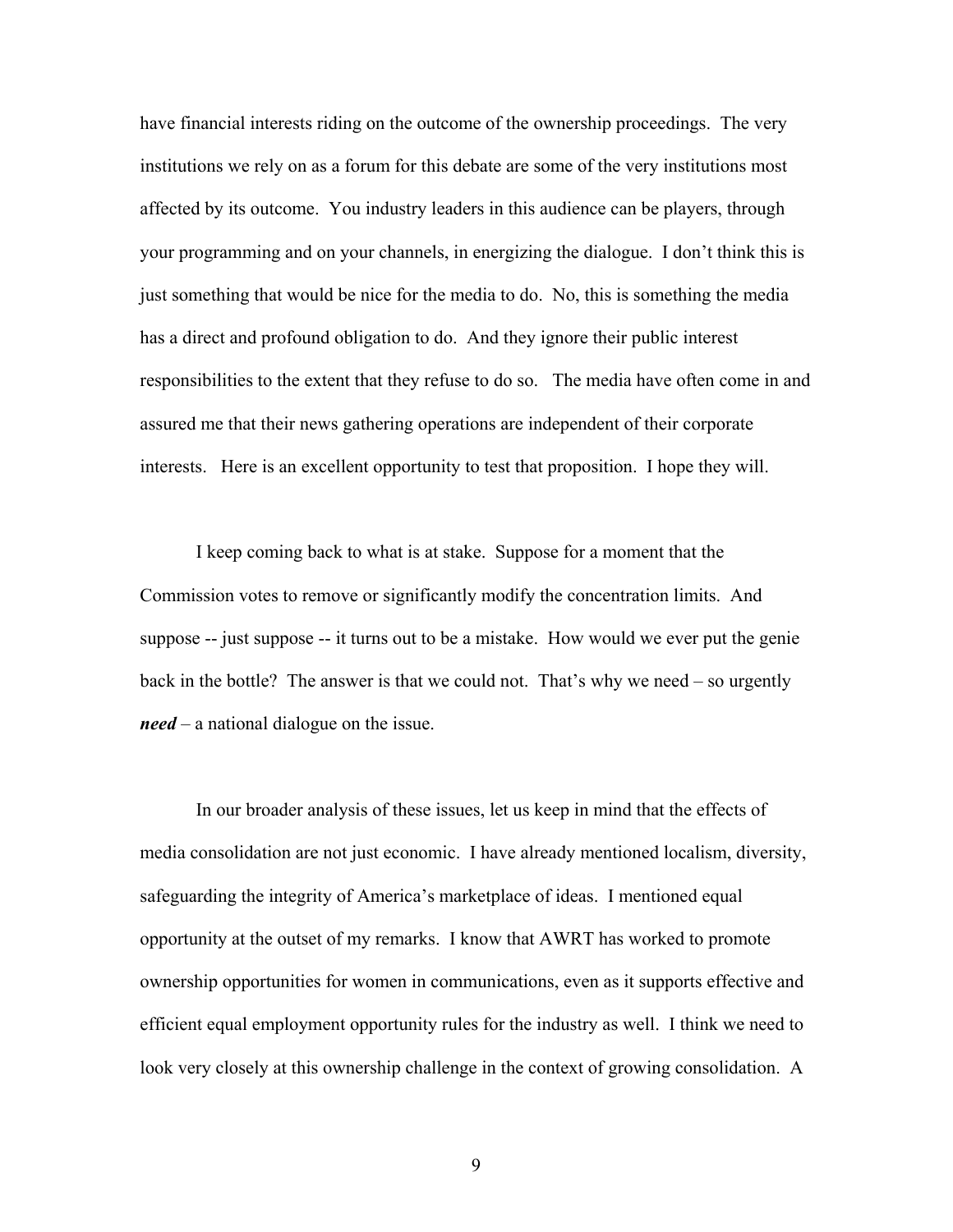lot of evidence seems to document that consolidation is closing the doors to ownership and to executive positions in the industry.

This consolidation issue is connected to so many other things. Some of you know of my interest in the quality of programming and the indecency that our children, especially, are being subjected to every day and every evening. That's not a stand-alone issue either. Quite the contrary: these indecency issues also need to be reviewed in the broader context of media consolidation.

Is it just coincidence that the rising tide of indecency and profaneness on the airwaves is happening alongside the rising tide of media industry consolidation? Should we expect no ill effects when the bulk of a station's programming decisions are decided made by some mega-programmer or Madison Avenue advertiser or Wall Street stock handicapper hundreds or thousands of miles removed from the local community? What do you think will trump -- financial interests or the public interest? Of course indecent broadcasts can and do emanate from local broadcast stations, but the large national companies, essentially faceless in most of the local communities where they own stations, are arguably more apt to air shock programming or cater to the lowest common denominator that seems to determine so many programming decisions. We need to find this out, too – before we vote on whether to scrap the caps. Our goal must be to understand *all* the potential effects of our actions before we set them irretrievably into motion. Diversity of viewpoint, ownership, equal opportunity, quality entertainment, public and community affairs -- all have long been and continue to be fundamental public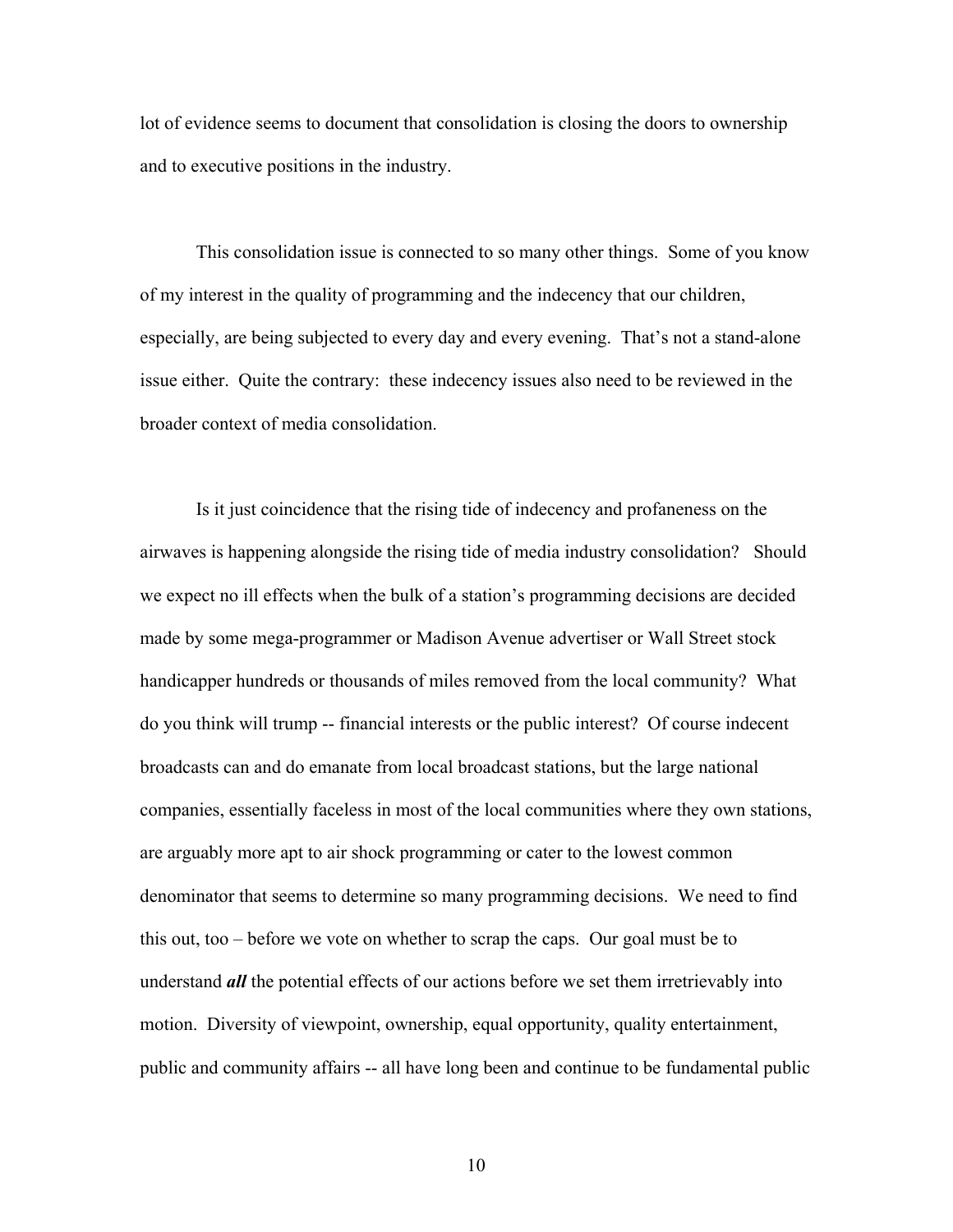policy goals. These are not things we do at the fringes, divorced from our other ongoing work. They are, rather, at the heart of what we do. And how we decide on consolidation will have a direct and immediate impact on how we do going forward on all these things. Our challenge is not to do this quickly; our challenge is to do it right.

Let me spend a closing moment on one other issue confronting the media and communications industries, because I know this group has strong interest in it. This is the transition to digital television. We appear  $-$  industry and government both  $-$  to be getting, at long last, more serious about making the transition to digital TV actually happen. We *should* make it happen. DTV holds the promise of reinventing television by providing consumers new and valuable services and by offering media companies new and valuable business opportunities. High-definition programming, multicasting, and data casting will literally transform the way consumers' utilize their receivers. The potentials are enormous and I believe the rewards, *for everyone*, will be enormous.

We still have to resolve some thorny issues, digital must-carry and the definitions of "primary video" and "program-related" among them. But, despite these still unresolved DTV transition issues, my sense is we're moving faster now than we were a year ago. Still, something is missing. Amidst all the many conversations about tuners and boxes and antennas and signal replication and all the rest, there exists a great big digital gap: how is digital television going to serve the public interest and the needs of the American people? What obligations do broadcasters have as they deploy hundreds of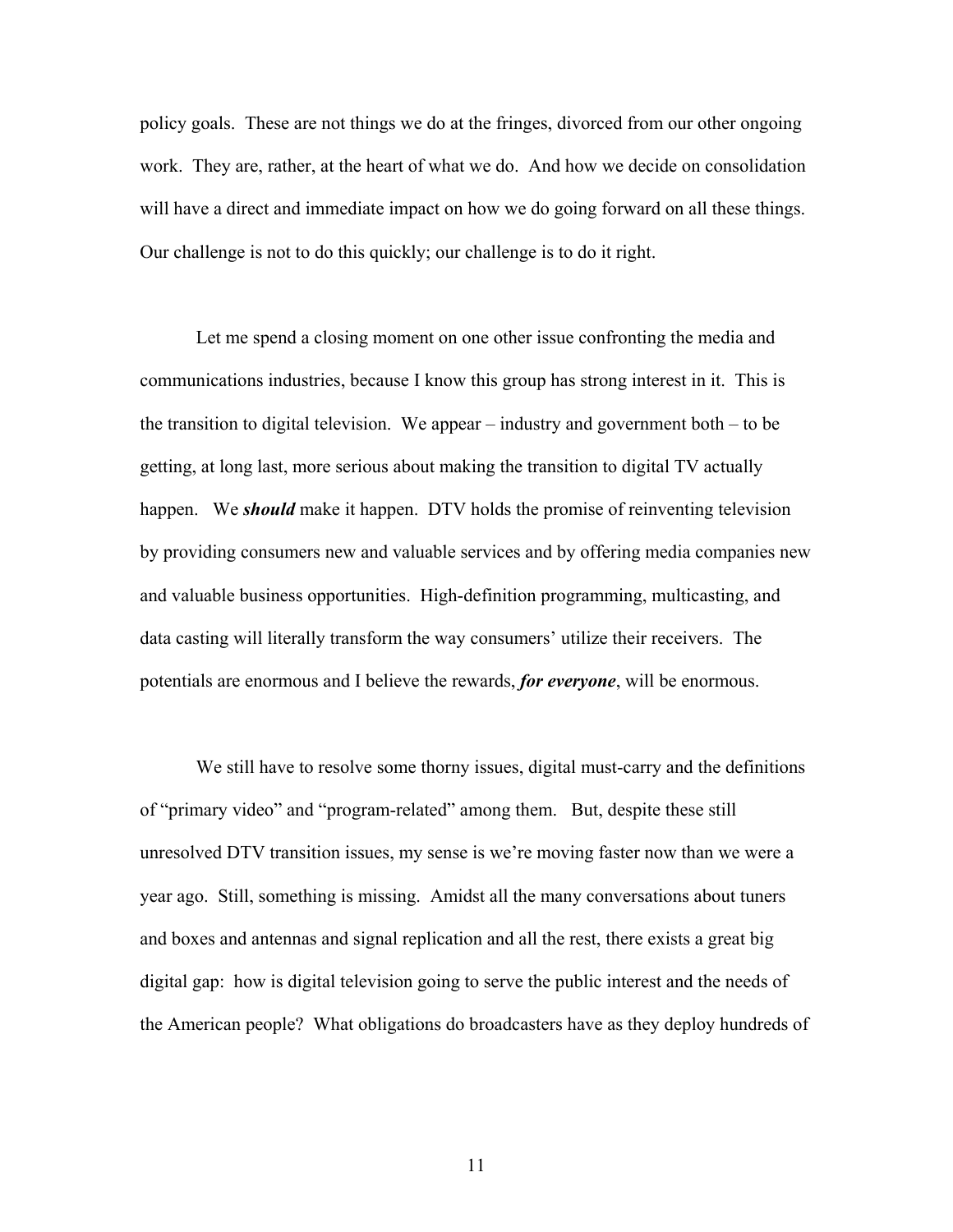new channels over the next decade? How is DTV going to enhance the public interest and help the American people?

It's another great debate that we're not having. The issue has seemingly gotten lost, forgotten in all the discussions about the mechanics of the transition. But as we finally begin to make progress on the mechanics, it is time to call this issue forward and accord it the high priority it deserves to have, and must have, if DTV is to serve the interests of the American people.

I think we need to bring clarity and consensus to what is expected from those who will be doing the broadcasting. So let us accord this issue the high priority it deserves to have. Much of the ground work has already, in fact, been laid for us. Congress established the statutory framework for the transition to digital television in the 1996 Act, making it clear that public interest obligations would continue for broadcasters in the new digital world. And we started having a discussion, and a pretty good one at that, not long thereafter. But it got derailed. It began auspiciously when, in March 1997, President Clinton ordered the creation of an Advisory Committee on the Public Interest Obligations of Digital Television Broadcasters, a group comprised of commercial and noncommercial broadcasters, producers, academics, representative of public interest organizations and the advertising community. In December 1998, the Advisory Committee submitted its report. That report contained ten separate recommendations on public interest obligations that digital television broadcasters could assume. These included enhanced disclosure of broadcasters' public interest activities; a new voluntary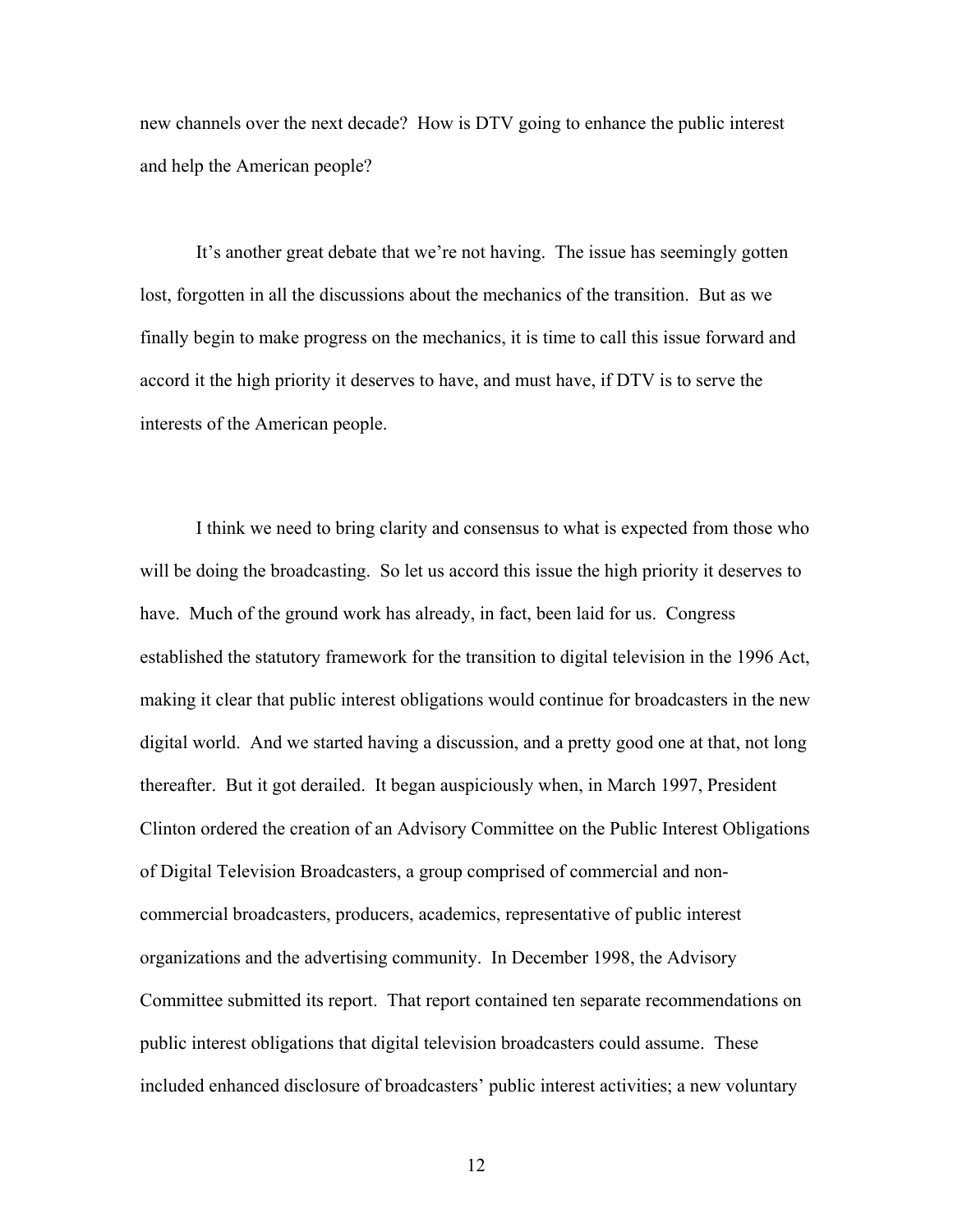code of broadcaster conduct; improving education through the enhanced capabilities of digital TV; encouraging diversity; and developing a set of minimum public interest requirements for digital broadcasters, such as significantly more public service announcements.

The Commission issued a formal Notice of Inquiry in December 1999, followed by two Notices of Proposed Rulemaking the next year, seeking comment on two such ideas. One was putting broadcasters' public files on the Internet, and the other concerned broadcaster obligations under the Children's Television Act.

And there, my friends, the matter rests. The issue, for all intents and purposes, is dead. Well, it's time to bring it back to life. We should call up the two pending proceedings and complete them. And we should initiate a new proceeding to see what else needs to be done, drawing not just off the Advisory Committee Report, but off all the many developments and changes that have occurred since the Committee reported four years ago. I suspect there are lots of new ideas out there. And I am confident that some of these new ideas will come from AWRT. I hope you will consider this issue, too, at your Summit and in your upcoming deliberations.

I read a book review last week-end by my friend Reed Hundt, and he had an insight there that we should all take to heart. The information sector, of which you are part, he said, "…is not just any industry, but the part of our economy that makes democracy possible." What an incredible opportunity we each have, then. And what an